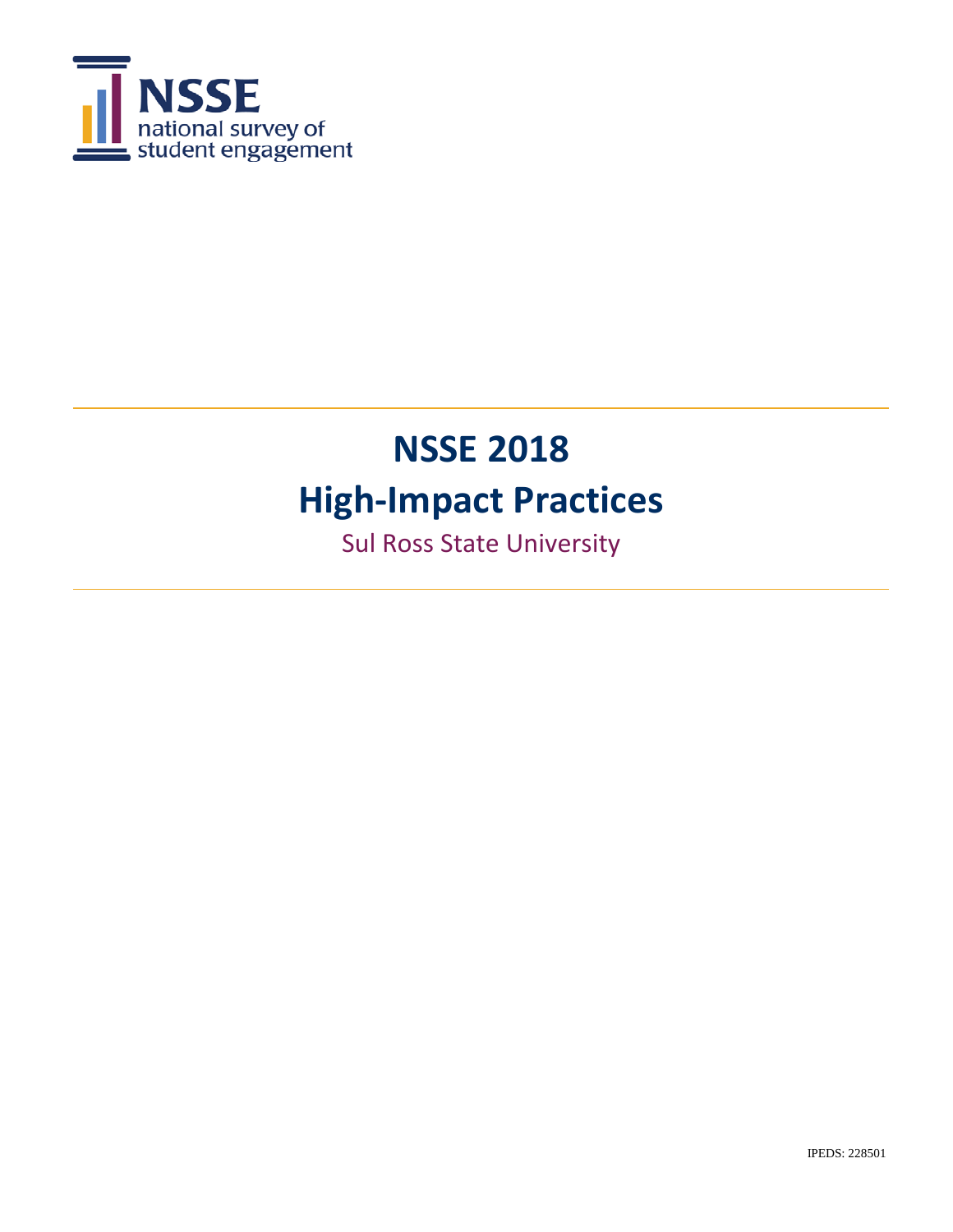

### **About This Report**

### **About Your** *High-Impact Practices* **Report**

Due to their positive associations with student learning and retention, certain undergraduate opportunities are designated "high-impact." High-Impact Practices (HIPs) share several traits: They demand considerable time and effort, facilitate learning outside of the classroom, require meaningful interactions with faculty and students, encourage collaboration with diverse others, and provide frequent and substantive feedback. As a result, participation in these practices can be life-changing (Kuh, 2008). NSSE founding director George Kuh recommends that institutions should aspire for all students to participate in at least two HIPs over the course of their undergraduate experience—one during the first year and one in the context of their major (NSSE, 2007).

NSSE asks students about their participation in the six HIPs shown in the box at right. Unlike most questions on the NSSE survey, the HIP questions are not limited to the current school year. Thus, senior students' responses include participation from prior years.

#### *High-Impact Practices in NSSE*

**Service-Learning**  Courses that included a community-based project

#### **Learning Community**

 Formal program where groups of students take two or more classes together

**Research with Faculty** Work with a faculty member on a research project

**Internship or Field Experience** Internship, co-op, field experience, student teaching, or clinical placement

#### **Study Abroad**

**Culminating Senior Experience** Capstone course, senior project or thesis, comprehensive exam, portfolio, etc.

### **Report Sections**

| Participation Comparisons (p. 3)                | Displays HIP participation for your students compared with that of students at your comparison<br>group institutions. Two views present insights into your students' HIP participation:                                                 |  |  |  |  |
|-------------------------------------------------|-----------------------------------------------------------------------------------------------------------------------------------------------------------------------------------------------------------------------------------------|--|--|--|--|
|                                                 | <b>Overall HIP Participation</b><br>Displays the percentage of students who participated in one HIP and in two or more HIPs,<br>relative to those at your comparison group institutions.                                                |  |  |  |  |
|                                                 | <b>Statistical Comparisons</b><br>Comparisons of participation in each HIP and overall for your students relative to those at<br>comparison group institutions, with tests of significance and effect sizes.                            |  |  |  |  |
| Response Detail (pp. 4-5)                       | Provides complete response frequencies for the relevant HIP questions for your students and<br>those at your comparison group institutions. First-year results include a summary of their<br>expectations for future HIP participation. |  |  |  |  |
| Participation by Student Characteristics (p. 6) | Displays your students' participation in each HIP by selected student characteristics.                                                                                                                                                  |  |  |  |  |

### **Interpreting Comparisons**

*HIP participation varies more among students within an institution than it does between institutions,* like many experiences and outcomes in higher education. As a result, focusing attention on overall participation rates amounts to examining the tip of the iceberg. It is equally important to understand how student engagement (including HIP participation) varies *within* your institution. The table on page 6 provides an initial look at how HIP participation varies by selected student characteristics. The Report Builder and your *Major Field Report* (both to be released in the fall) offer further perspectives on internal variation and can help you investigate your students' HIP participation in depth.

Kuh, G. D. (2008). High-impact educational practices: What they are, who has access to them, and why they matter. Washington, DC: Association of American Colleges and Universities. National Survey of Student Engagement (2007). Experiences that matter: Enhancing student learning and success—Annual Report 2007. Bloomington, IN: Indiana University Center for Postsecondary Research.

Rocconi, L., & Gonyea, R. M. (2015, May). Contextualizing student engagement effect sizes: An empirical analysis. Paper presented at the Association for Institutional Research Annual Forum, Denver, CO.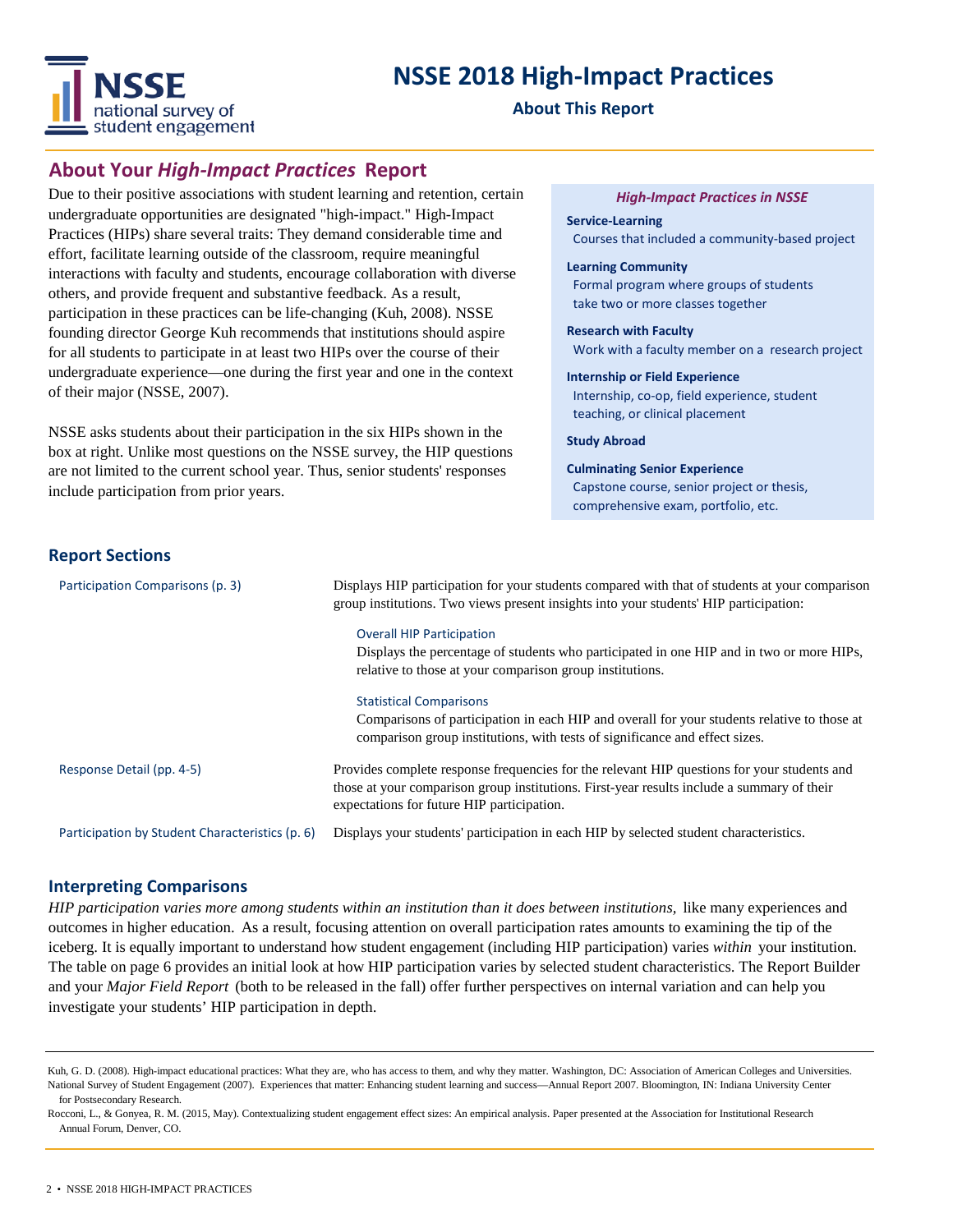

**Participation Comparisons Sul Ross State University**

# **Overall HIP Participation**

The figures below display the percentage of students who participated in High-Impact Practices. Both figures include participation in service-learning, a learning community, and research with faculty. The senior figure also includes participation in an internship or field experience, study abroad, and culminating senior experience. The first segment in each bar shows the percentage who participated in at least two HIPs, and the full bar (both colors) represents the percentage who participated in at least one.



### **Statistical Comparisons**

The table below displays the percentage of your students who participated in a given High-Impact Practice, including the percentage who participated in at least one or in two or more HIPs. It also graphs the difference, in percentage points, between your students and those of your comparison groups. Blue bars indicate how much higher your institution's percentage is compared to the comparison group. Dark red bars indicate how much lower your institution's percentage is compared to the comparison group. (Comparison group percentages appear on the following pages.)

|                                     |                | Your students' participation compared with: |              |                         |                 |                         |       |        |  |
|-------------------------------------|----------------|---------------------------------------------|--------------|-------------------------|-----------------|-------------------------|-------|--------|--|
|                                     | <b>SRSU</b>    | <b>Southwest Public</b>                     |              | <b>Carnegie Class</b>   |                 | NSSE 2017 & 2018        |       |        |  |
| First-year                          | %              | Difference <sup>a</sup>                     | $ES^b$       | Difference <sup>a</sup> | $ES^b$          | Difference <sup>a</sup> |       | $ES^b$ |  |
| <b>Service-Learning</b>             | 57             | $+2$                                        | .05          | $+3$                    | .05             | $+5$                    |       | .09    |  |
| <b>Learning Community</b>           | 12             | $+0$                                        | .00          | $+1$                    | .03             | $-1$                    |       | $-.02$ |  |
| <b>Research with Faculty</b>        | 12             | $+7$                                        | $***$<br>.26 | $+8$                    | $***$<br>.29    | $+7$                    | $***$ | .27    |  |
| <b>Participated in at least one</b> | 62             | $+2$                                        | .05          | $+3$                    | .06             | $+4$                    |       | .08    |  |
| <b>Participated in two or more</b>  | 15             | $+5$                                        | .16          | $+6$                    | .18             | $+5$                    |       | .16    |  |
| <b>Senior</b>                       |                |                                             |              |                         |                 |                         |       |        |  |
| <b>Service-Learning</b>             | 65             | $+8$                                        | .17          | $+2$                    | .04             | $+5$                    |       | .10    |  |
| <b>Learning Community</b>           | 13             | $-7$                                        | $-.19$       | $-9$                    | $***$<br>$-24$  | $-10$                   | $***$ | $-.28$ |  |
| <b>Research with Faculty</b>        | 13             | $-4$                                        | $-.12$       | $-6$                    | $-.17$          | $-10$                   | $***$ | $-.26$ |  |
| Internship or Field Exp.            | 31             | $-7$                                        | $-0.15$      | $-15$                   | ***<br>$-.30$   | $-18$                   | ***   | $-.38$ |  |
| <b>Study Abroad</b>                 | $\overline{4}$ | $-5$                                        | $-.22$       | $-7$                    | $***$<br>$-.28$ | $-10$                   | ***   | $-.38$ |  |
| <b>Culminating Senior Exp.</b>      | 27             | $-6$                                        | $-.13$       | $-18$                   | $***$<br>$-38$  | $-19$                   | ***   | $-.39$ |  |
| <b>Participated in at least one</b> | 80             | $+1$                                        | .02          | $-4$                    | $-.12$          | $-5$                    |       | $-.14$ |  |
| Participated in two or more         | 38             | $-10$                                       | $-.20$       | $-20$                   | ***<br>$-.40$   | $-22$                   | ***   | $-45$  |  |

a. Percentage point differences (institution – comp. group) rounded to whole numbers. Values less than one may not display a bar and may be shown as +0 or -0.

b. Cohen's *h* (standardized difference between two proportions). Effect sizes indicate the practical importance of observed differences. For service-learning, internships, study abroad, and culminating senior experiences, an ES of about .2 may be considered small, .5 medium, and .8 large. For learning community

and research with faculty, an ES of about .1 may be considered small, .3 medium, and .5 large (Rocconi & Gonyea, 2015).

 $*p < .05, **p < .01, ***p < .001$  (*z*-test comparing participation rates).

Note: Participation includes the percentage of students who responded "Done or in progress" except for service-learning which is the percentage who responded that at least "Some" courses included a community-based project. All results weighted by institution-reported sex and enrollment status (and by institution size for comparison groups).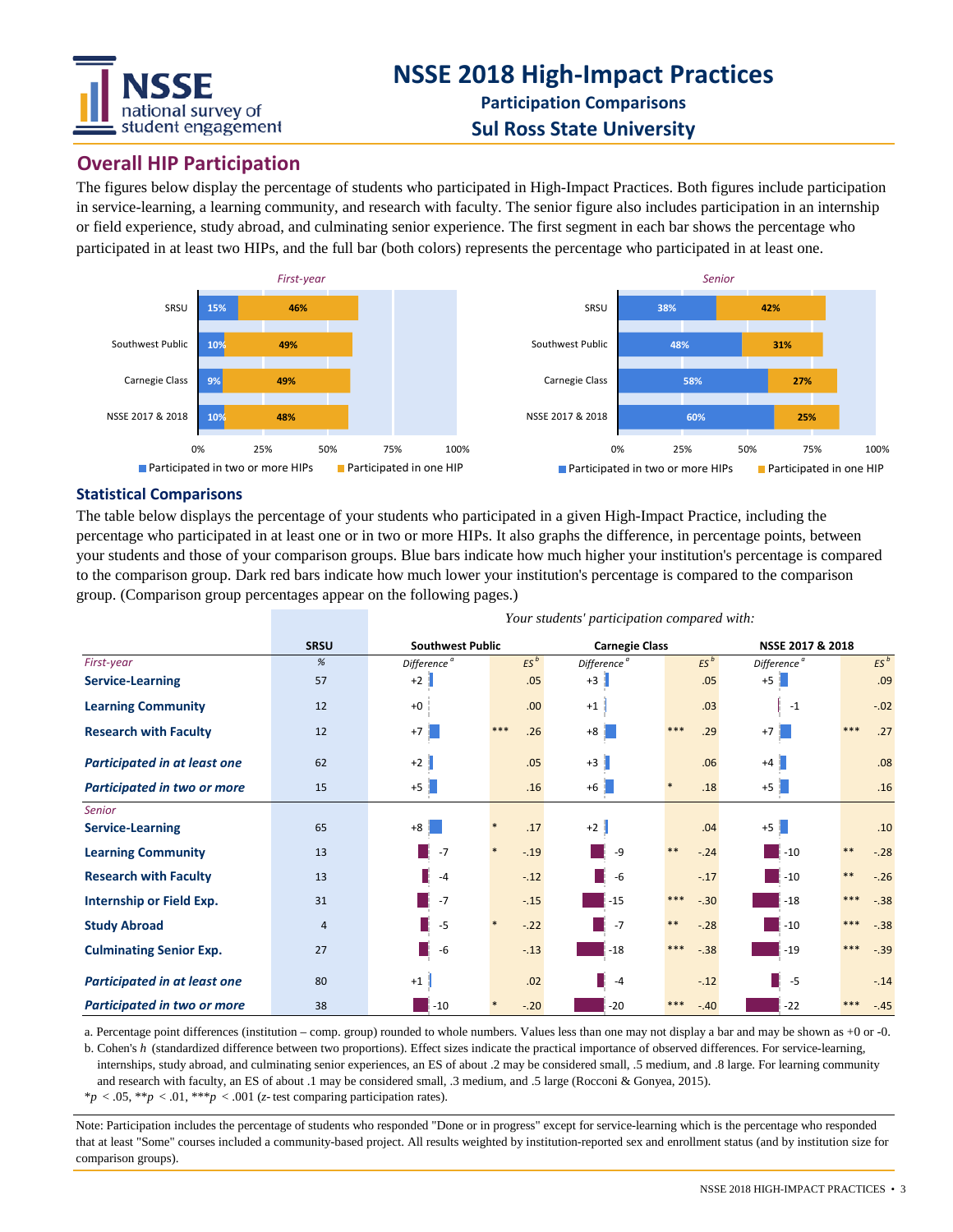

**Response Detail**

### **Sul Ross State University**

# **First-Year Students**



# **Plans to Participate<sup>a</sup>**

**Percentage responding "Plan to do" Percentage responding "Plan to do"** participate in upper-division HIPs can reveal insights about HIP demand, awareness of opportunities, and the clarity of institutional information. These results might also point to topics for additional exploration, such as what contributes to students' expectations, their assumptions about who can participate, or why other students are undecided or have no plans to participate in the activity.



**Culminating Senior** 

74 41 54

#### a. Refer to your *Frequencies and Statistical Comparisons* for details on the other response options.

**NSSE 2017 & 2018**

Note: Results weighted by institution-reported sex and enrollment status (and institutional size for comparison groups).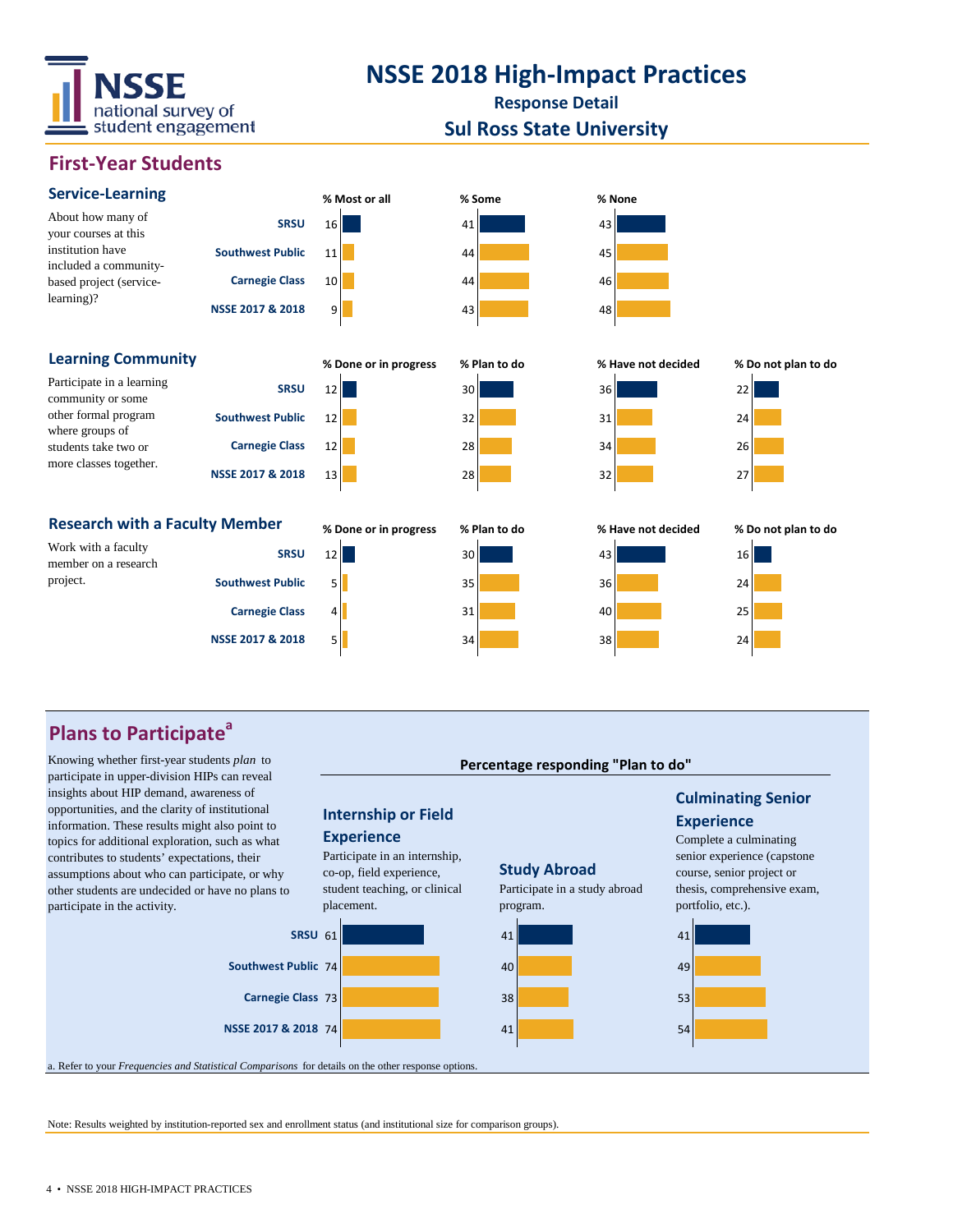

**Response Detail Sul Ross State University**

# **Seniors**

| <b>Service-Learning</b>                                                            |                         | % Most or all         | % Some       | % None             |                     |
|------------------------------------------------------------------------------------|-------------------------|-----------------------|--------------|--------------------|---------------------|
| About how many of<br>your courses at this                                          | <b>SRSU</b>             | 16                    | 49           | 35                 |                     |
| institution have<br>included a community-<br>based project (service-<br>learning)? | <b>Southwest Public</b> | 13                    | 44           | 43                 |                     |
|                                                                                    | <b>Carnegie Class</b>   | 13                    | 50           | 36                 |                     |
|                                                                                    | NSSE 2017 & 2018        | 12                    | 49           | 39                 |                     |
| <b>Learning Community</b>                                                          |                         | % Done or in progress | % Plan to do | % Have not decided | % Do not plan to do |
| Participate in a learning<br>community or some                                     | <b>SRSU</b>             | 13                    | 15           | 28                 | 44                  |
| other formal program                                                               | <b>Southwest Public</b> | 20                    | 12           | 17                 | 51                  |
| where groups of<br>students take two or                                            | <b>Carnegie Class</b>   | 22                    | 11           | 16                 | 52                  |
| more classes together.                                                             | NSSE 2017 & 2018        | 23                    | 10           | 14                 | 53                  |
| <b>Research with a Faculty Member</b>                                              |                         | % Done or in progress | % Plan to do | % Have not decided | % Do not plan to do |
| Work with a faculty<br>member on a research                                        | <b>SRSU</b>             | 13                    | 15           | 27                 | 44                  |
| project.                                                                           | <b>Southwest Public</b> | 17                    | 15           | 19                 | 49                  |
|                                                                                    | <b>Carnegie Class</b>   | 19                    | 12           | 17                 | 52                  |
|                                                                                    | NSSE 2017 & 2018        | 23                    | 12           | 15                 | 49                  |
| <b>Internship or Field Experience</b>                                              |                         | % Done or in progress | % Plan to do | % Have not decided | % Do not plan to do |
| Participate in an<br>internship, co-op, field                                      | <b>SRSU</b>             | 31                    | 32           | 14                 | 23                  |
| experience, student                                                                | <b>Southwest Public</b> | 38                    | 31           | 12                 | 19                  |
| teaching, or clinical<br>placement.                                                | <b>Carnegie Class</b>   | 45                    | 26           | 11                 | 18                  |
|                                                                                    | NSSE 2017 & 2018        | 49                    | 24           | 10                 | 17                  |
| <b>Study Abroad</b>                                                                |                         | % Done or in progress | % Plan to do | % Have not decided | % Do not plan to do |
| Participate in a study<br>abroad program.                                          | <b>SRSU</b>             | 4 <sup>1</sup>        | 14           | 26                 | 57                  |
|                                                                                    | <b>Southwest Public</b> | 9                     | 9            | 15                 | 66                  |
|                                                                                    | <b>Carnegie Class</b>   | 11                    | 7            | 13                 | 69                  |
|                                                                                    | NSSE 2017 & 2018        | 14                    | 7            | 12                 | 67                  |
| <b>Culminating Senior Experience</b>                                               |                         | % Done or in progress | % Plan to do | % Have not decided | % Do not plan to do |
| Complete a culminating<br>senior experience                                        | <b>SRSU</b>             | 27                    | 22           | 25                 | 26                  |
| (capstone course, senior<br>project or thesis,<br>comprehensive exam,              | <b>Southwest Public</b> | 33                    | 29           | 14                 | 25                  |
|                                                                                    | <b>Carnegie Class</b>   | 45                    | 25           | 10                 | 20                  |
| portfolio, etc.).                                                                  | NSSE 2017 & 2018        | 45                    | 24           | 10                 | 21                  |

Note: Results weighted by institution-reported sex and enrollment status (and institutional size for comparison groups).



NSSE 2018 HIGH-IMPACT PRACTICES • 5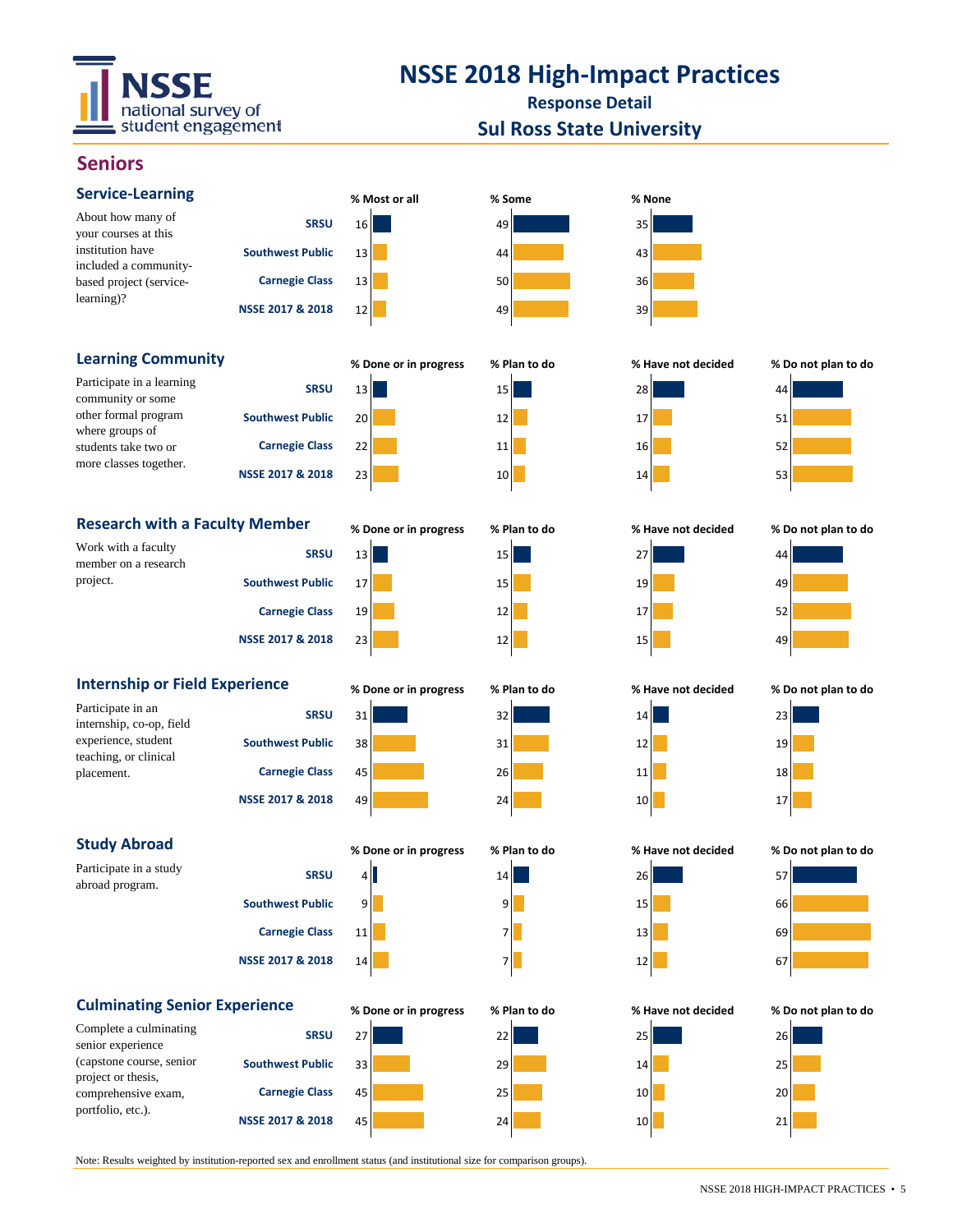6 • NSSE 2018 HIGH-IMPACT PRACTICES